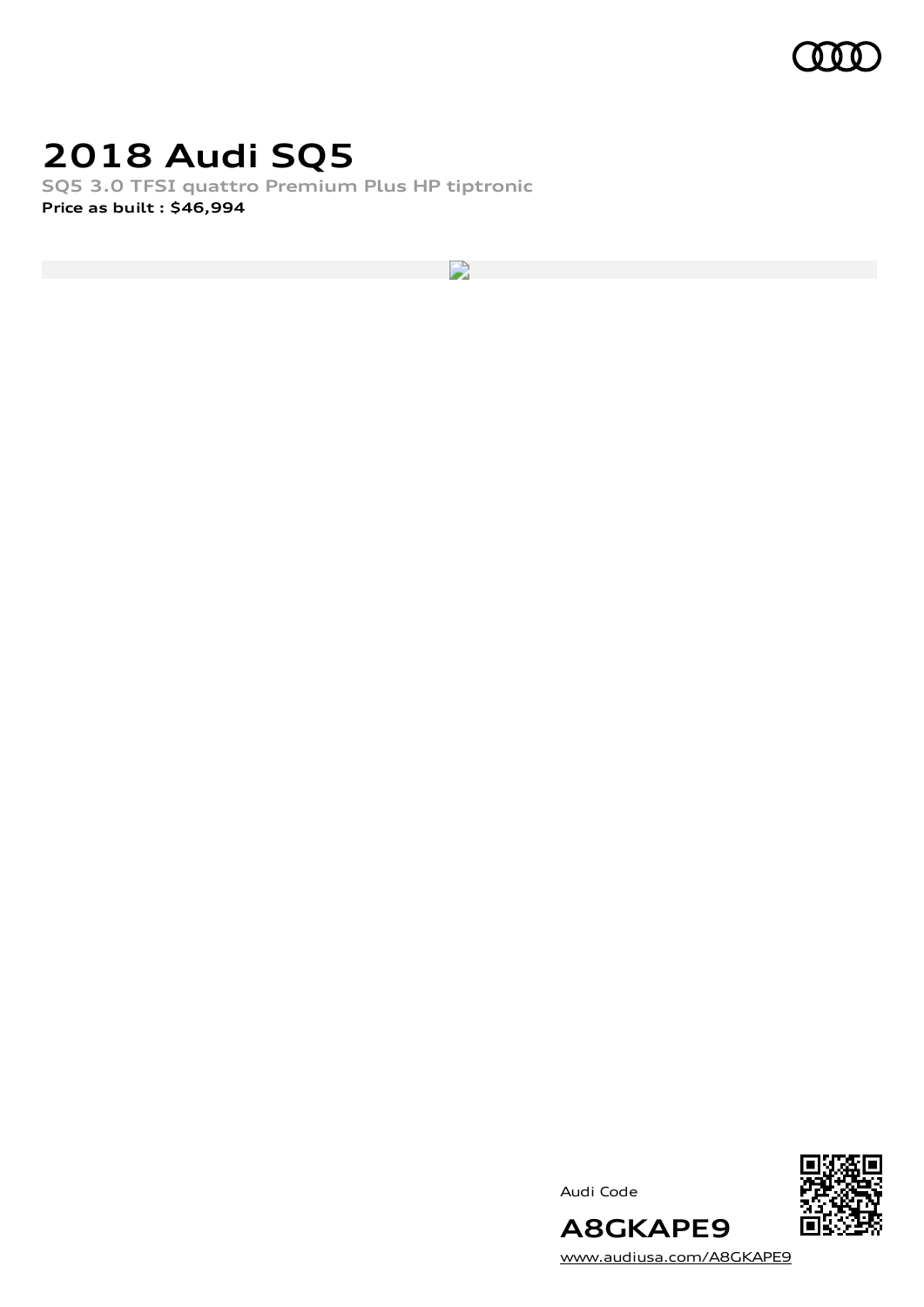## **Summary**

### **Audi 2018 Audi SQ5**

SQ5 3.0 TFSI quattro Premium Plus HP tiptronic

**Price as buil[t](#page-10-0)** \$46,994

#### **Exterior colour**

Monsoon Gray metallic

### $\overline{\phantom{a}}$

### **Further Information**

|                 | N٥           |
|-----------------|--------------|
| Mileage         | 36,679 miles |
| Type of vehicle | Used car     |

**Warranty**

### **Interior colour**

| Seats     | Black with Rock Gray stitching |
|-----------|--------------------------------|
| Dashboard | Black                          |
| Carpet    | Black                          |
| Headliner | Black                          |

#### **Audi Code** A8GKAPE9

**Your configuration on www.audiusa.com** [www.audiusa.com/A8GKAPE9](https://www.audiusa.com/A8GKAPE9)

**Commission number** 4ce4e9bc0a0e09b01ff7

### **Technical Specifications**

| Engine type                  | Six-cylinder                                  |
|------------------------------|-----------------------------------------------|
| stroke                       | Displacement/Bore and 2,995/84.5 x 89.0 cc/mm |
| Torque                       | 369 @ 1,370 - 4,500 lb-ft@rpm                 |
| Acceleration (0 - 60<br>mph) | 5.1 seconds seconds                           |
| Recommended fuel             | Premium                                       |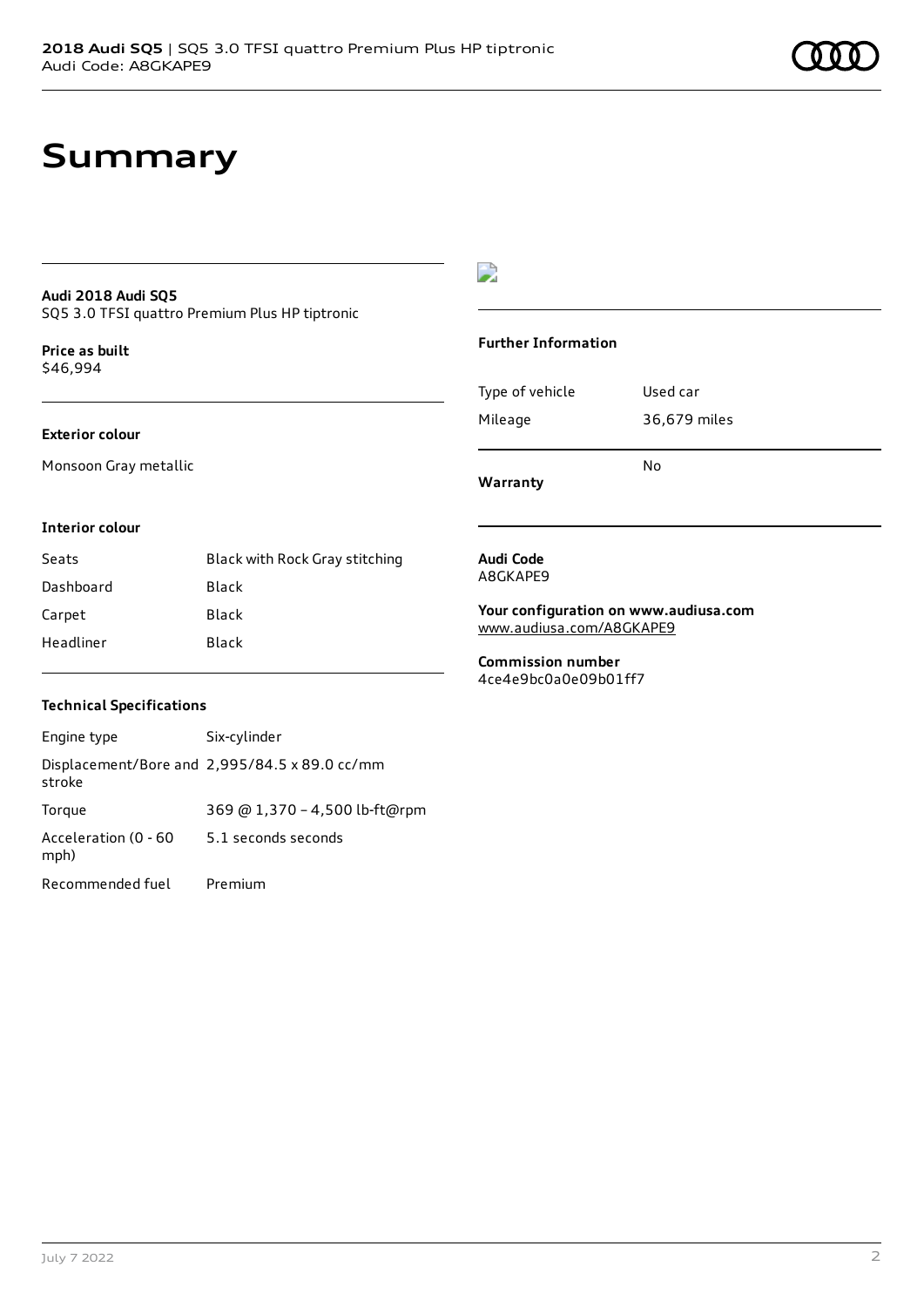# **Equipment**

Monsoon Gray metallic

21" 255/40 summer tires

21" Audi Sport® 5-double-spoke-V design wheels

Navigation package

Carbon Atlas inlays

Audi virtual cockpit (12.3" LCD full digital instrument cluster with up to three visual modes: Infotainment and Classic. S, RS and R8 models also offer Sport mode)

MMI® Navigation plus

Audi connect CARE assistance and security services and sixmonth trial subscription to Audi connect PRIME and Audi connect PLUS online services

MMI® Radio plus with ten speakers and single CD player with MP3 playback capability



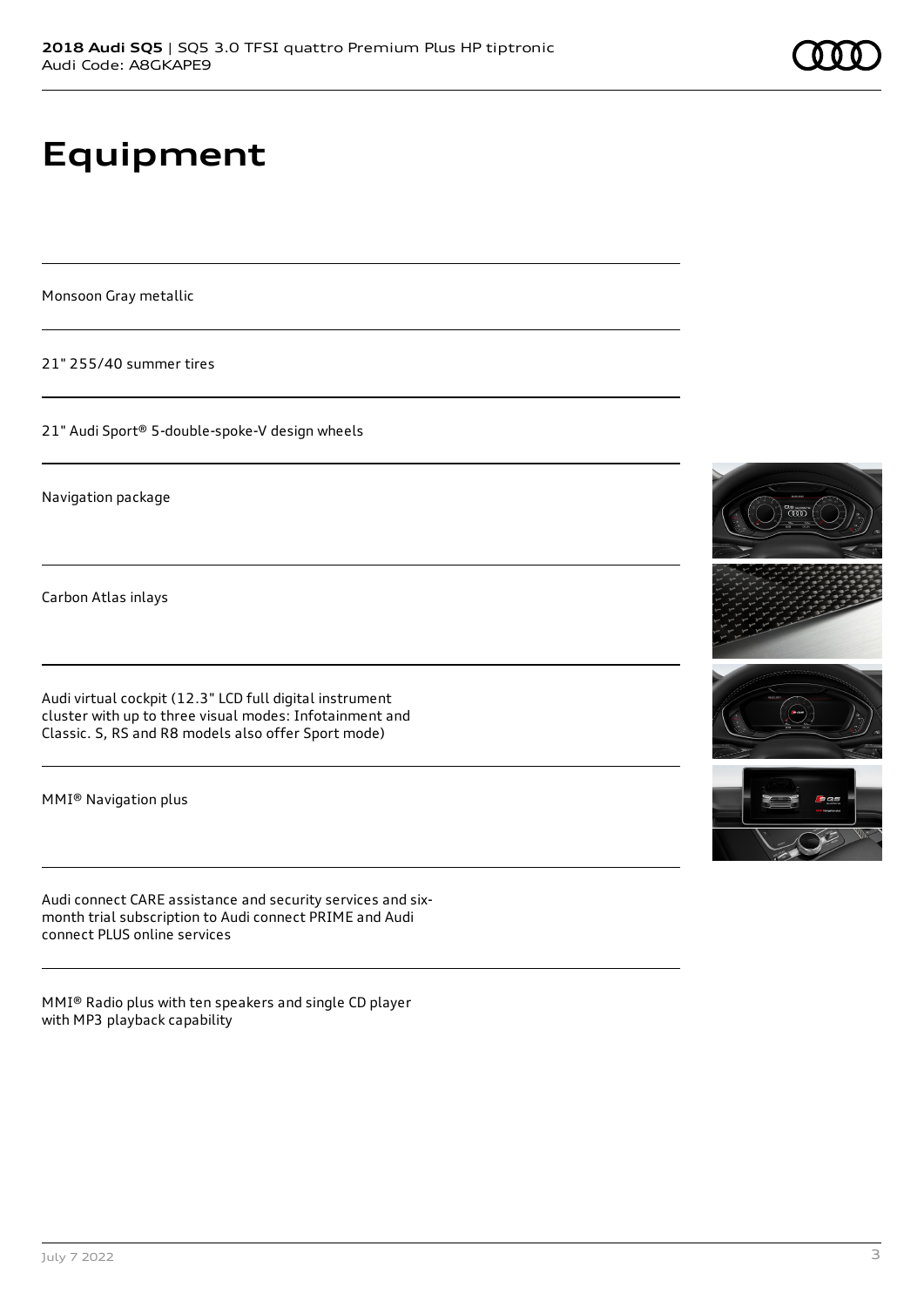**Standard features**

## **Infotainment and Driver Assistance**

| OV3             | SiriusXM® Satellite Radio                                                                                 |
|-----------------|-----------------------------------------------------------------------------------------------------------|
| 9ZX             | BLUETOOTH <sup>®</sup> wireless technology<br>preparation for compatible devices                          |
| 6K9             | Audi pre sense® basic and Audi pre sense®<br>city                                                         |
| 2H1             | Audi drive select                                                                                         |
| 7X2             | Parking system plus                                                                                       |
| 7W3             | Audi pre sense® rear                                                                                      |
| UI2             | Audi smartphone interface including Apple<br>CarPlay™ and Google™ Android Auto™ for<br>compatible devices |
| KA <sub>2</sub> | Rear view camera                                                                                          |
| 9VD             | Audi sound system                                                                                         |
| 7Y1             | Audi side assist                                                                                          |
|                 |                                                                                                           |

### **Safety and Security**

| 4UB             | Driver and front passenger airbags                                  |
|-----------------|---------------------------------------------------------------------|
| UH1             | Electromechanical parking brake                                     |
| 8T2             | Cruise control with coast, resume and<br>accelerate features        |
| VC <sub>2</sub> | Garage door opener (HomeLink®)                                      |
| 4H3             | Integrated child door locks in rear doors                           |
| QZ7             | Electromechanical power steering                                    |
| 7K6             | Tire-pressure monitoring system                                     |
| 4X3             | Front thorax side airbags and Sideguard®<br>head curtain airbags    |
| 8N6             | Rain/light sensor for automatic windshield<br>wipers and headlights |
| 4F6             | Audi advanced key-keyless start, stop and<br>entry                  |

## **Safety and Security**

| 3B7             | Lower Anchors and Tethers for Children<br>(LATCH) in rear seats                                |
|-----------------|------------------------------------------------------------------------------------------------|
| <b>Exterior</b> |                                                                                                |
| 1D8             | Provision for towing bracket                                                                   |
| 6XL             | Power-adjustable, auto-dimming, power-<br>folding, heated exterior side mirrors with<br>memory |
| 1S1             | Car jack                                                                                       |
| 1 B L           | Adaptive damping suspension system                                                             |
| 3S1             | Aluminum roof rails                                                                            |
| 5]3             | Tailgate roof spoiler                                                                          |
| 8IT             | Full LED headlights                                                                            |
| 8Q3             | Automatic headlights                                                                           |
| 8SP             | LED taillights with dynamic turn signals                                                       |
| VW1             | Rear privacy glass                                                                             |
| 4ZB             | Aluminum trim around exterior windows                                                          |

#### **Interior**

| QE1 | Storage package                                                |
|-----|----------------------------------------------------------------|
| 4M3 | Four beverage holders                                          |
| 3FU | Panoramic sunroof                                              |
| VT5 | Aluminum door sill inlays with S badging                       |
| VF1 | Stainless steel pedal caps                                     |
| 6NQ | <b>Black cloth headliner</b>                                   |
| 9A0 | Three-zone automatic climate control                           |
| 4L7 | Auto-dimming interior rear view mirror with<br>digital compass |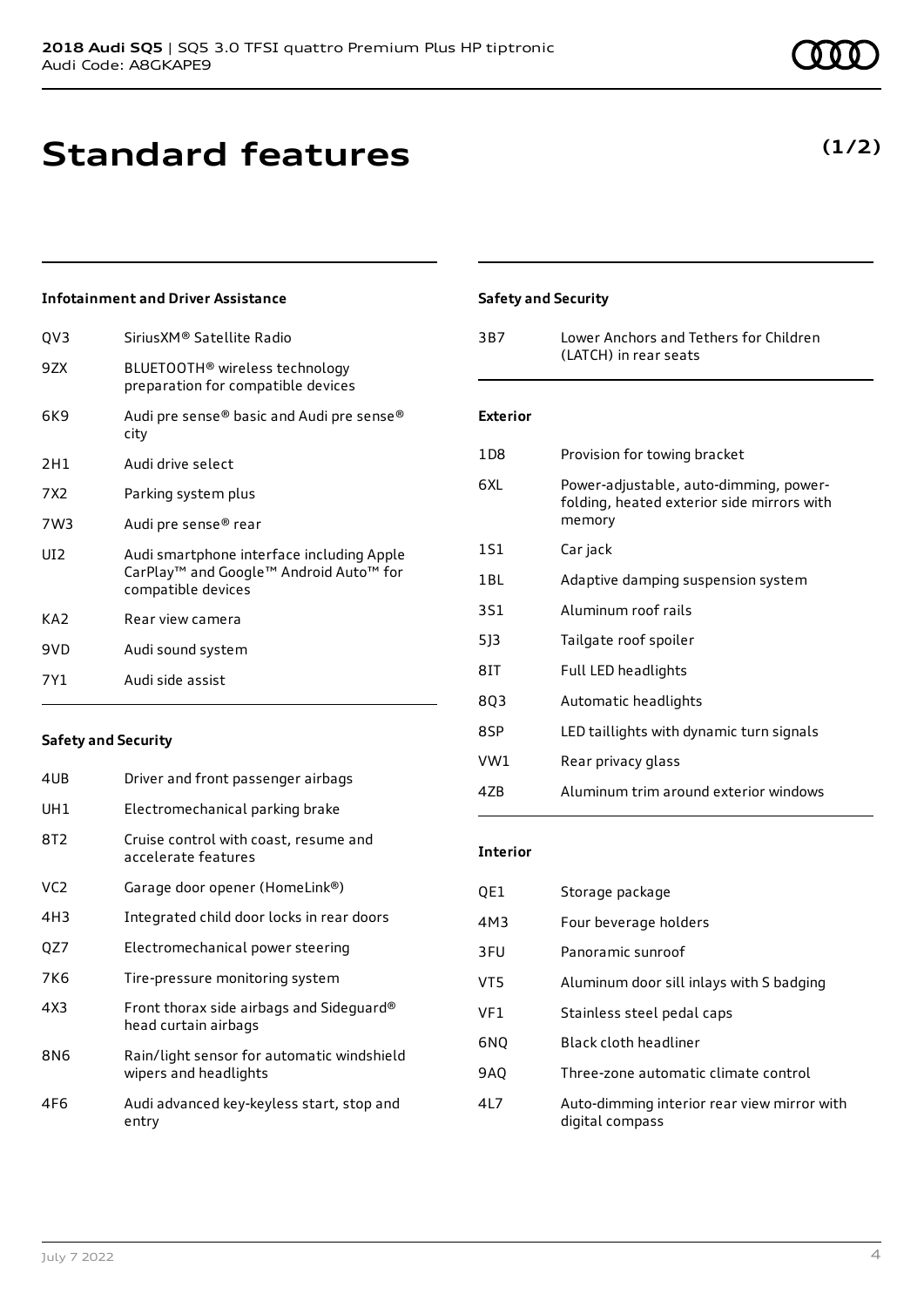# **Standard features**

## **Interior**

| QQ 1            | LED interior lighting package                                                       |
|-----------------|-------------------------------------------------------------------------------------|
| 2 <sub>PF</sub> | Flat-bottom three-spoke multifunction sport<br>steering wheel                       |
| 7F9             | Leather-wrapped gear selector                                                       |
| 4E7             | Power tailgate                                                                      |
| 5XF             | Driver and front-passenger extendable sun<br>visors with illuminated vanity mirrors |
| 3NS             | Sliding, split folding 40/20/40 rear<br>seatbacks with adjustable recline           |
| 7HA             | Without extended leather package                                                    |
| N7N             | Leather/Alcantara® seating surfaces with<br>contrast stitching                      |
| 4A3             | <b>Heated front seats</b>                                                           |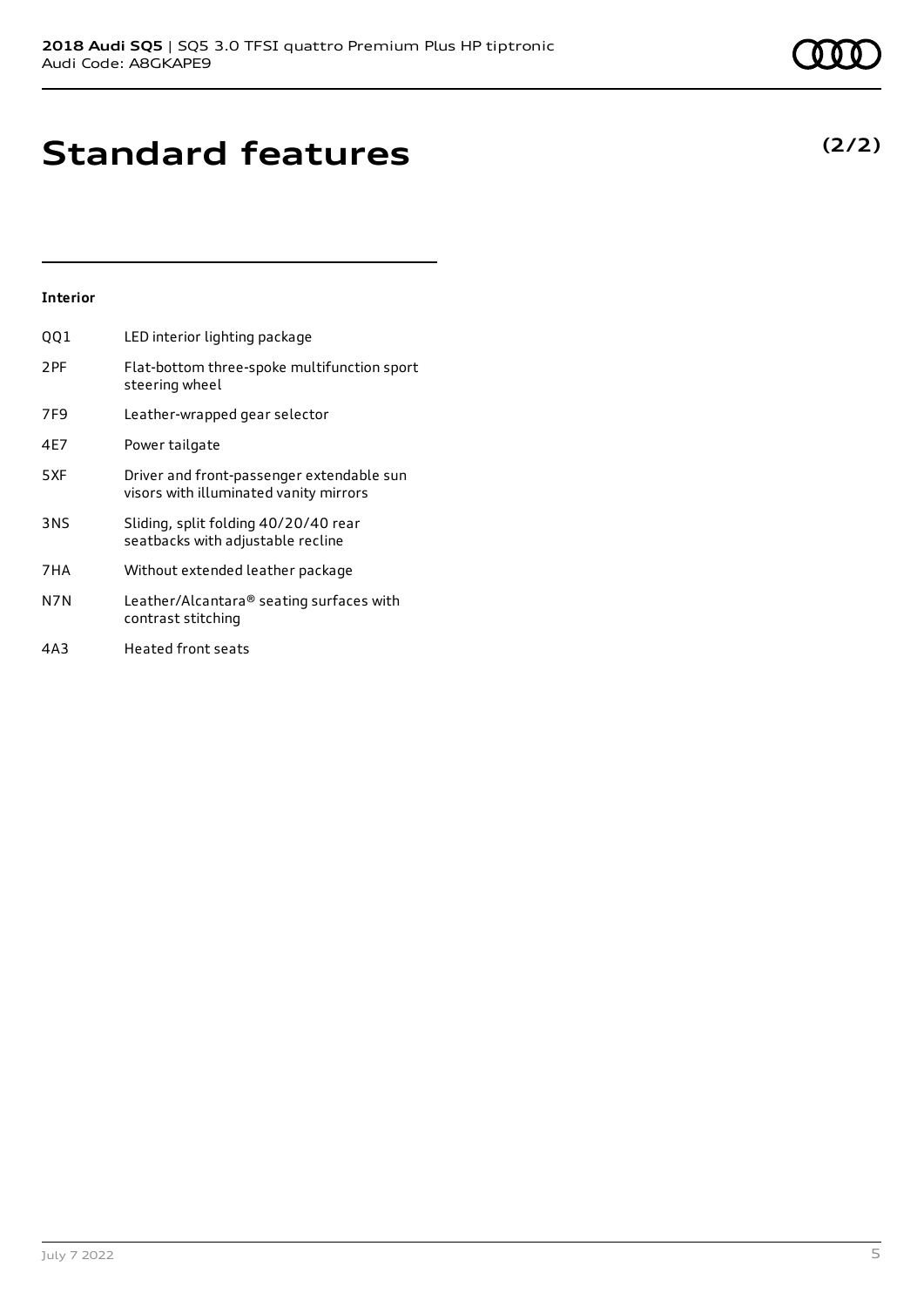# **Dealer remarks**

Monsoon Gray Metallic 2018 Audi SQ5 3.0T Premium Plus quattro quattro 8-Speed Automatic with Tiptronic 3.0L TFSI Audi Connect PRIME & PLUS, Audi Virtual Cockpit, Carbon Atlas Inlays, Navigation Package, Radio: MMI Navigation Plus w/MMI Touch, Wheels: 21" Audi Sport 5-Double-Spoke V Design.

Awards:

\* 2018 KBB.com 10 Most Fun SUVs \* 2018 KBB.com 10 Most Awarded Brands Larson Automotive Group has been serving members of the community since 1953 and would love to make you a part of the family:  $a \in \mathcal{C}$  Free Lifetime Powertrain Warranty • \$1,000 Additional Trade in Guarantee • Lifetime Free Car Washes • 5 Day Exchange Policy • Free Loaner Car with Service.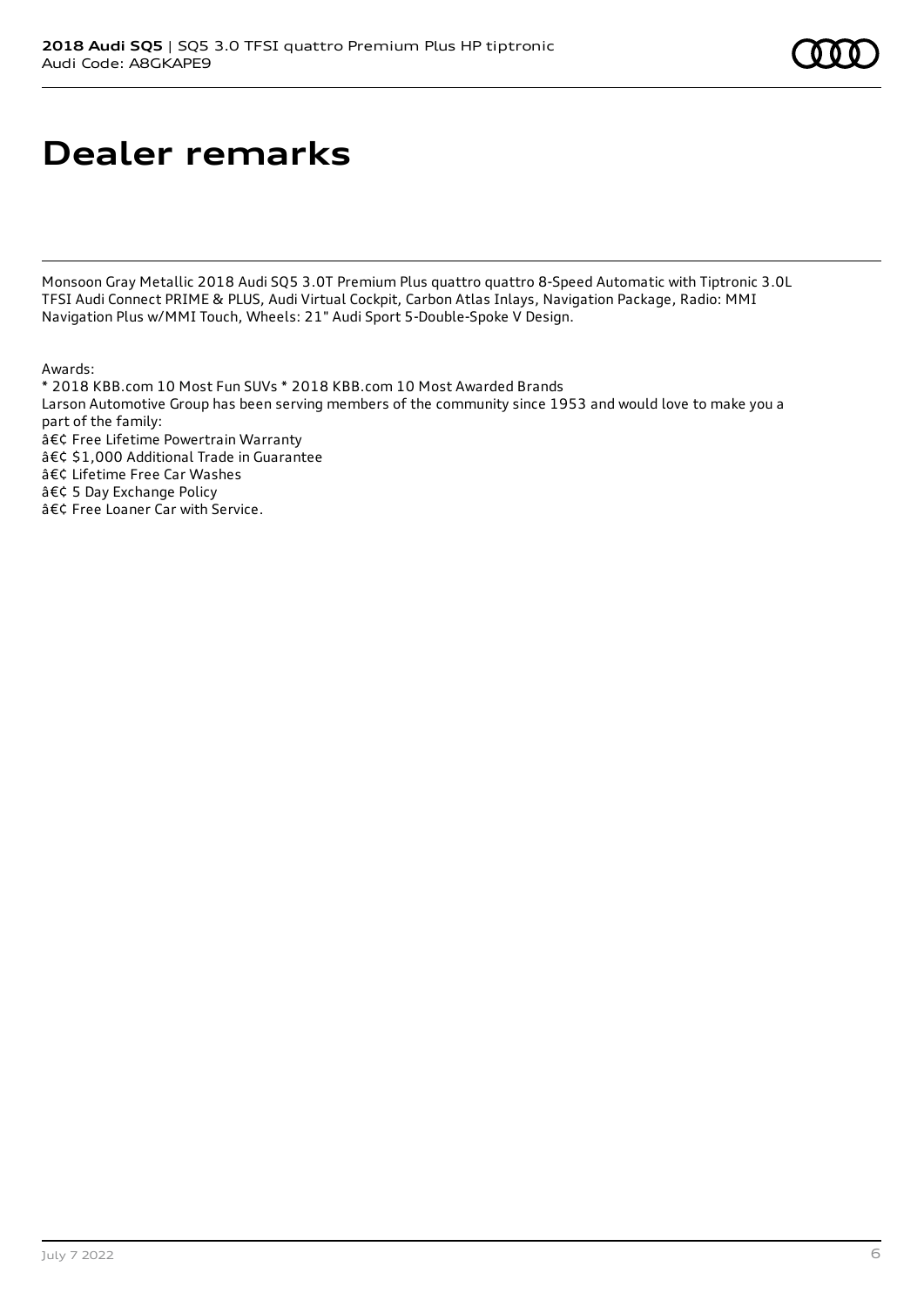## **Technical Specifications**

## **Engineering | Performance**

| Engine type                  | Six-cylinder                                                                                     |
|------------------------------|--------------------------------------------------------------------------------------------------|
| Acceleration (0 - 60<br>mph) | 5.1 seconds seconds                                                                              |
| Engine block                 | Aluminum-alloy                                                                                   |
|                              | Induction/fuel injection Twin-scroll turbocharged /TFSI®                                         |
| Displacement                 | 3.01                                                                                             |
| Cylinder head                | Aluminum-alloy                                                                                   |
| Max. output ps/hp            | 354 @ 5,400 - 6,400 @ rpm                                                                        |
| Towing capacity              | Trailer hitch provision with 4,400-lb<br>maximum towing capacity and 440-<br>lb tongue weight lb |
| stroke                       | Displacement/Bore and 2,995/84.5 x 89.0 cc/mm                                                    |
| Torque                       | 369 @ 1,370 - 4,500 lb-ft@rpm                                                                    |
| Valvetrain                   | 24-valve DOHC with Audi valvelift<br>system                                                      |

## Alternator 110-150 A

**Electrical system**

| Battery | 420 A/75 Ah |
|---------|-------------|

## July 7 2022 7

## **Transmission | Drivetrain**

| Gear ratios: 8th         | 0.667:1                                                                                       |
|--------------------------|-----------------------------------------------------------------------------------------------|
| Gear ratios: 6th         | 1.000:1                                                                                       |
| Gear ratios: 7th         | 0.839:1                                                                                       |
| Gear ratios: Reverse     | 3.317:1                                                                                       |
| Gear ratios: Final Drive | 3.204:1                                                                                       |
| Gear ratios: 4th         | 1.667:1                                                                                       |
|                          |                                                                                               |
| Transmission             | Eight-speed Tiptronic <sup>®</sup> automatic<br>transmission and quattro® all-<br>wheel drive |
| Gear ratios: 5th         | 1.285:1                                                                                       |
| Gear ratios: 2nd         | 3.143:1                                                                                       |
| Gear ratios: 3rd         | 2.106:1                                                                                       |

### **Steering**

| Steering type                             | Electromechanical power steering<br>system |
|-------------------------------------------|--------------------------------------------|
| Turning diameter, curb-38.4 ft<br>to-curb |                                            |
| Steering ratio                            | 15.8:1                                     |

#### **Suspension**

| Front axle | Five-link front suspension |
|------------|----------------------------|
| Rear axle  | Five-link rear suspension  |

## **(1/2)**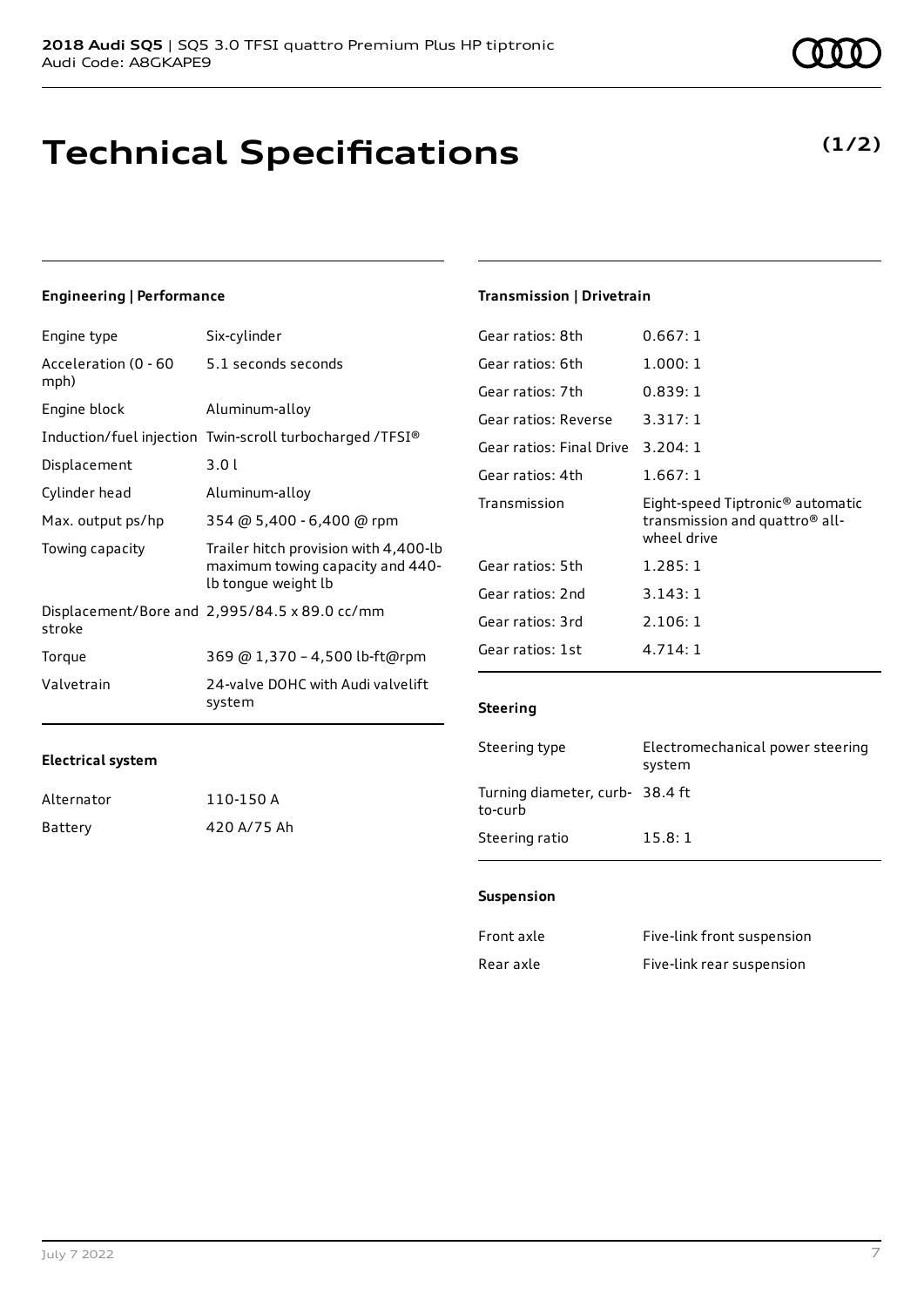# **Technical Specifications**

## **Brakes**

| Front brakes                  | 13.8 (ventilated disc) in                                            |  |  |  |  |
|-------------------------------|----------------------------------------------------------------------|--|--|--|--|
| Rear brakes                   | 13.0 (ventilated disc) in                                            |  |  |  |  |
| <b>Body</b>                   |                                                                      |  |  |  |  |
| Material                      | Multi-material body construction<br>(steel and aluminum composition) |  |  |  |  |
| <b>Warranty   Maintenance</b> |                                                                      |  |  |  |  |
| Warranty                      | 4-year/50,000-mile Audi New<br>Vehicle Limited Warranty              |  |  |  |  |
| Maintenance                   | 12-month/10,000-mile (whichever                                      |  |  |  |  |

occurs first) NO CHARGE first scheduled maintenance

### **Interior measurements**

| Seating capacity                          | 5                      |
|-------------------------------------------|------------------------|
| Shoulder room, rear                       | 56.5 in                |
| Head room with front<br>sunroof           | $40.2$ in              |
| Leg room, rear                            | 37.8 in                |
| Shoulder room, front                      | 57.7 in                |
| Head room with rear<br>sunroof            | 37.7 in                |
| Head room, rear                           | 39.3 in                |
| Leg room, front                           | 41.0 in                |
| Head room, front                          | 41.7 in                |
| Cargo volume, rear<br>seatbacks up/folded | 26.8/60.4 cu ft, cu ft |
|                                           |                        |

### **Exterior Measurements**

| Height                           | 65.3 in  |
|----------------------------------|----------|
| Overall width without<br>mirrors | 74.5 in  |
| Length                           | 183.9 in |
| Wheelbase                        | 111.2 in |
| Drag coefficient                 | 0.35 Cw  |
| Overall width with<br>mirrors    | 84.3 in  |
| Track rear                       | 63.6 in  |
| Track front                      | 63.9 in  |
| Curb weight                      | 4,398 lb |
| Ground clearance,<br>loaded      | 8.2 in   |

**(2/2)**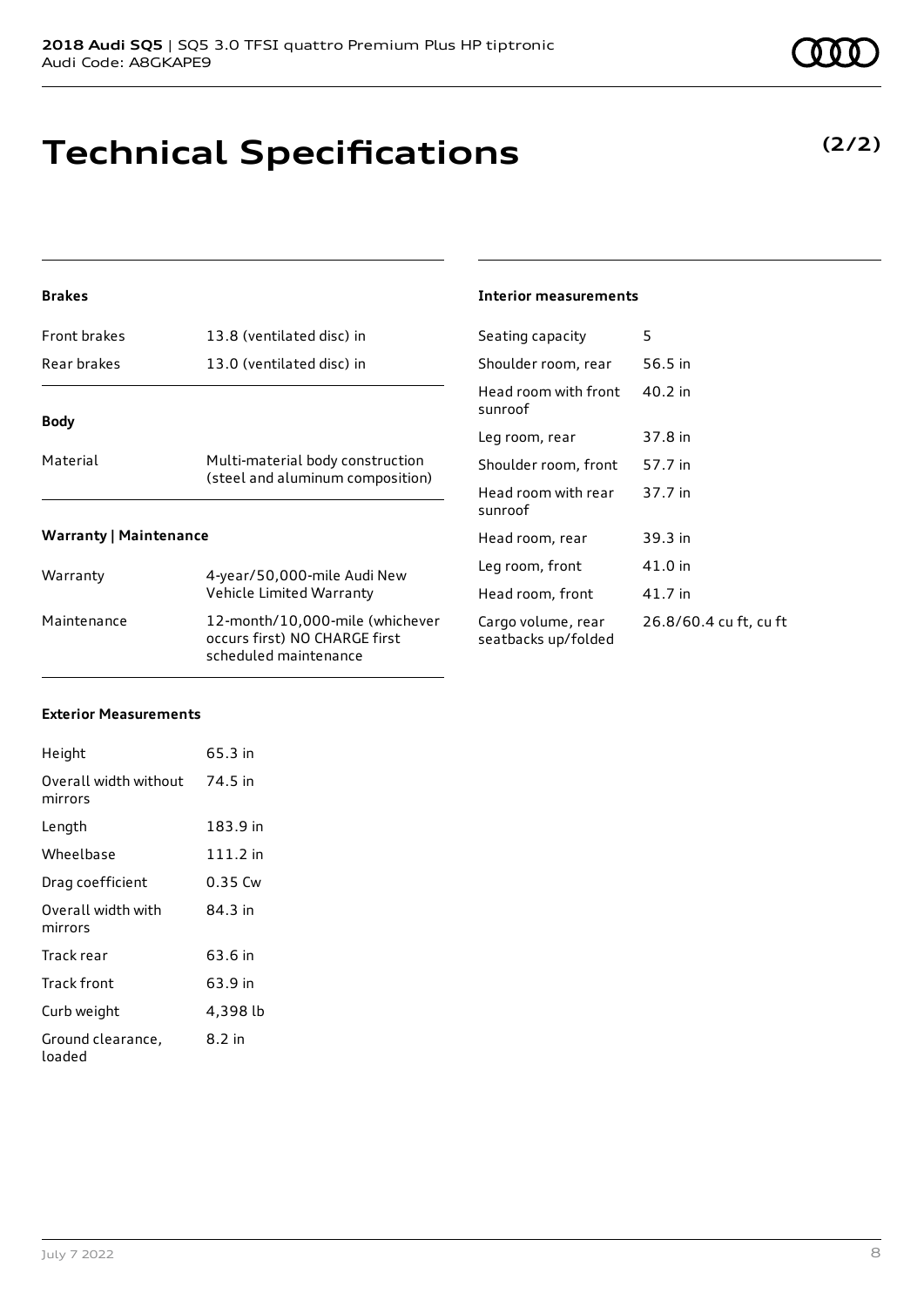

## **Consumption- and emission**

**Consumption by NEDC**

combined 21 mpg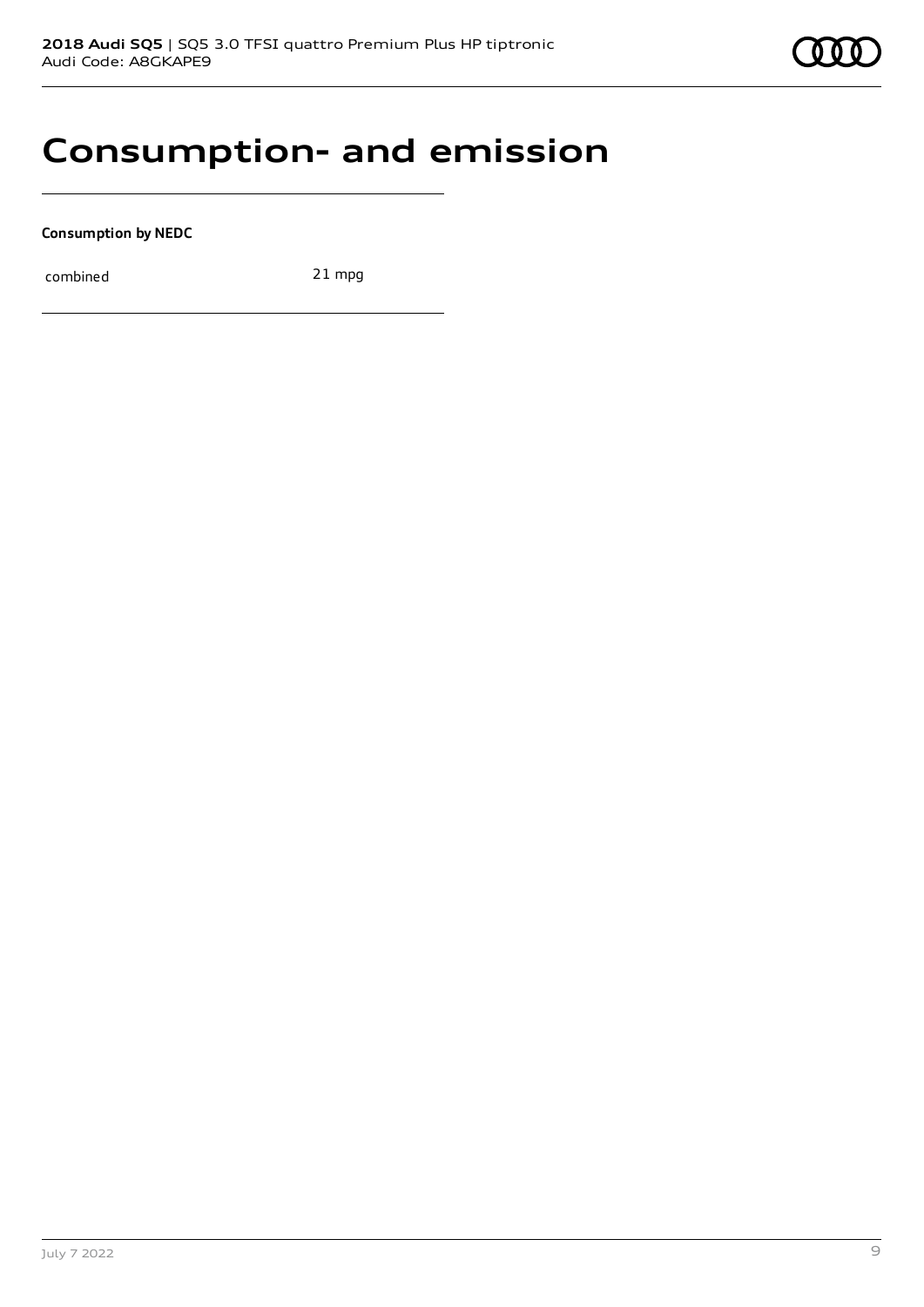## **Contact**

Dealer **Audi Tacoma**

1701 Alexander Ave E Ste B 98424 Fife WA

Phone: +12534753832 FAX: 2534754397

www: [https://www.auditacoma.com](https://www.auditacoma.com/)